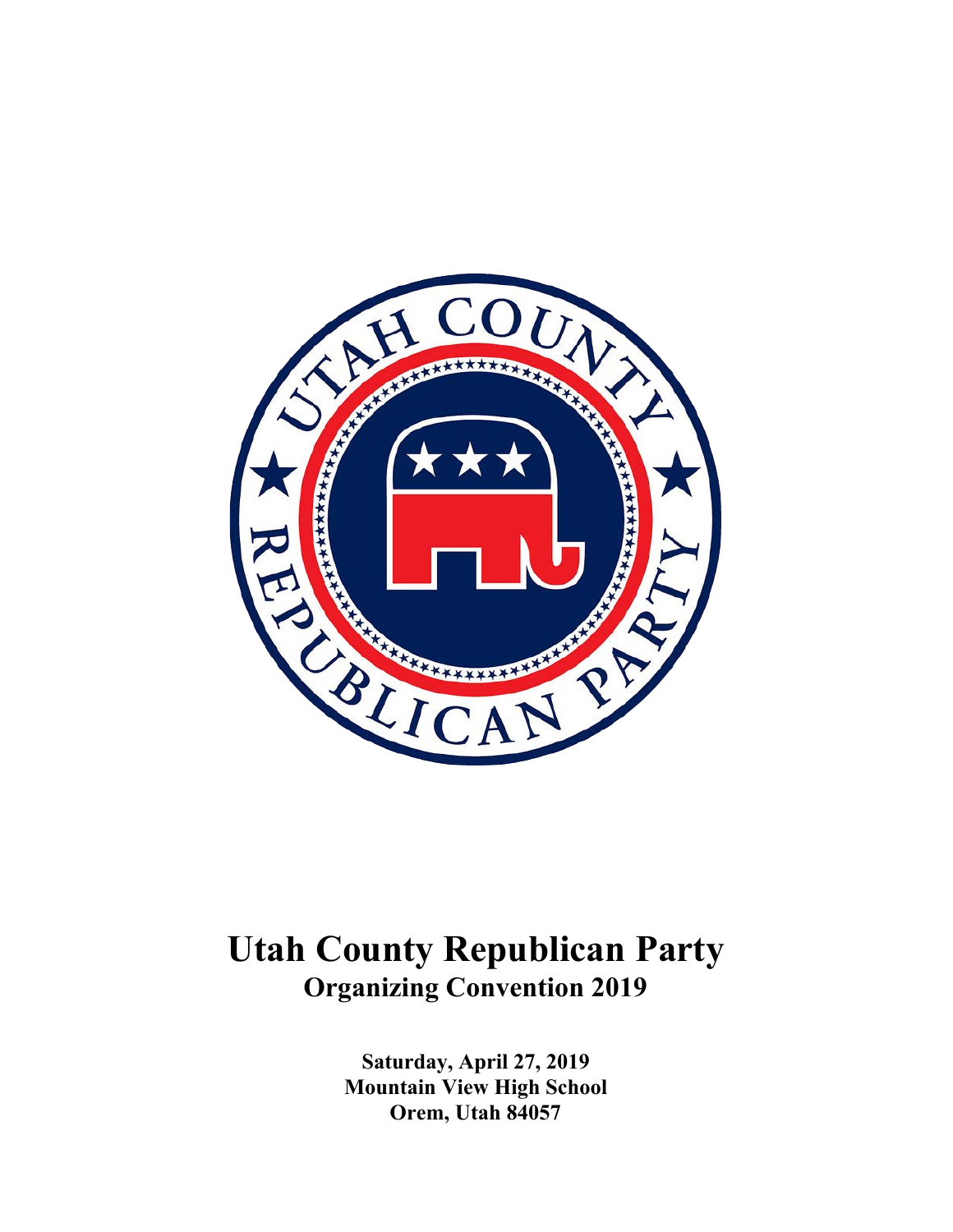# **Schedule**

|         | 7:30 am Check - In / Credentials Desk Open |  |
|---------|--------------------------------------------|--|
| 8:45 am | <b>Central Committee Meeting</b>           |  |
| 9:00 am | <b>Convention General Session</b>          |  |
|         | Election of UCRP Officers                  |  |
|         | Senate Caucus for SCC elections            |  |
|         | Reconvene in Auditorium                    |  |
|         | <b>Election Results</b>                    |  |
|         | <b>Elected Officials Reports</b>           |  |
|         | <b>Officer Reports</b>                     |  |
|         | <b>State Candidate Speeches</b>            |  |
|         | Adjourn                                    |  |

# *Who should attend which meetings?*

**Central Committee Meeting -** Members of the Central Committee consisting of all: Precinct Chairs, Precinct Vice Chairs; Legislative District Chairs, Vice Chairs, Education Officers; Steering Committee Members; Past County Party Chairs; Elected Officials residing in Utah County.

**Convention General Sessions** – All County Delegates and Central Committee members.

**Senate District Caucus Session** – All County Delegates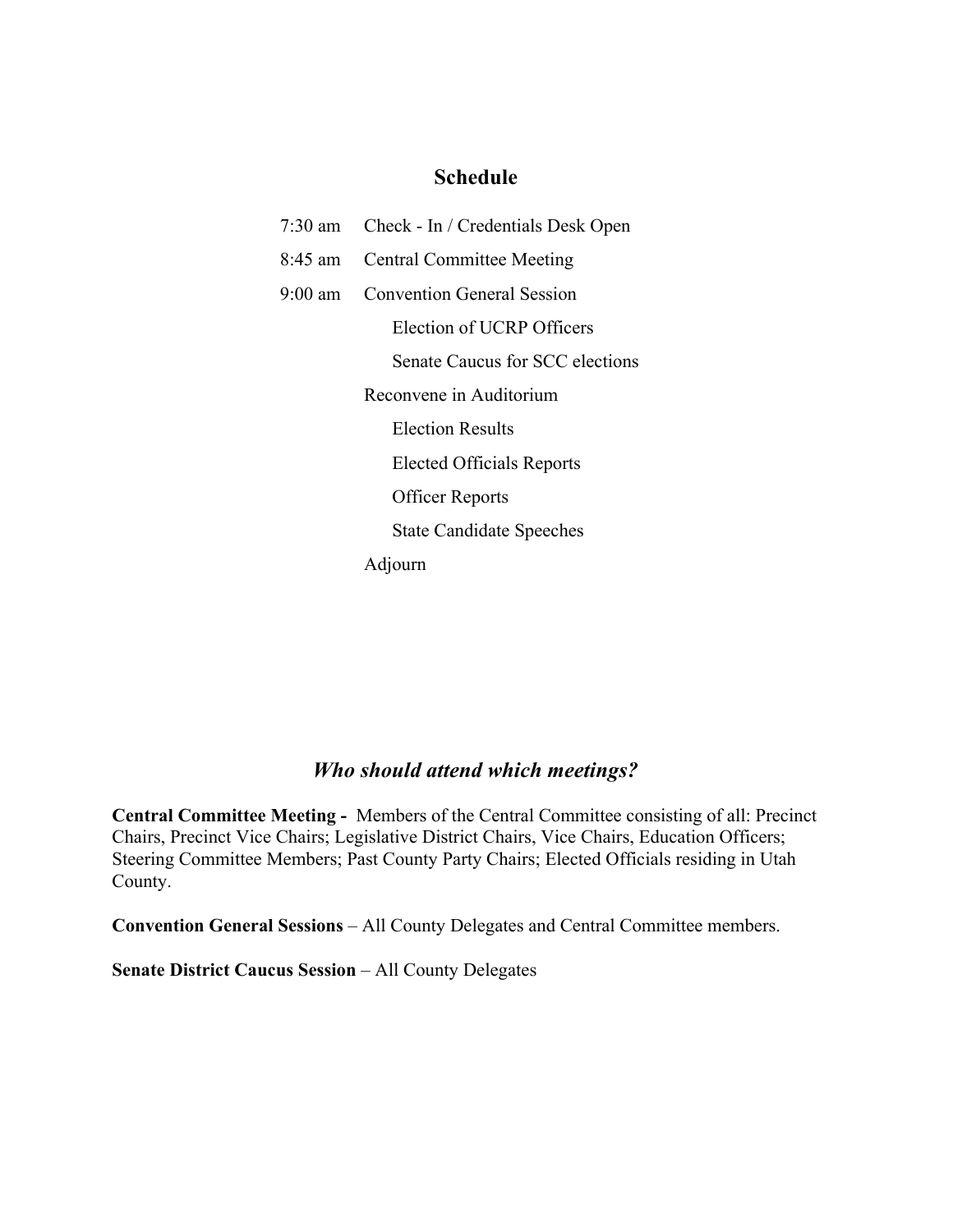# **General Convention Session - AGENDA 9:00 am Main Auditorium**

# **Call to Order:**

Welcome Invocation- Becky Hogge National Anthem- led by Kirby Glad Pledge of Allegiance- Raphael Millet

### **Convention Business and Reports:**

Preliminary Credentials Report Adoption of Proposed Rules Adoption of the Agenda

## **Explanation of the Election Process**

## **Election of Party Officers:**

*Each Candidate will be allowed 5 minutes total for nominations and presentation. The clock starts when the presentation begins. Speaking order will be as shown on the Agenda.*

### **See candidate list on next page**

**Final Credential Report Balloting for UCRP County Officers**

**Breakout for Senate District Caucus (1 hour)**

**See candidate list on next page**

**Reconvene in Auditorium Proposed Resolutions Election Results Elected official reports State Candidates speeches Officer reports**

**Adjourn**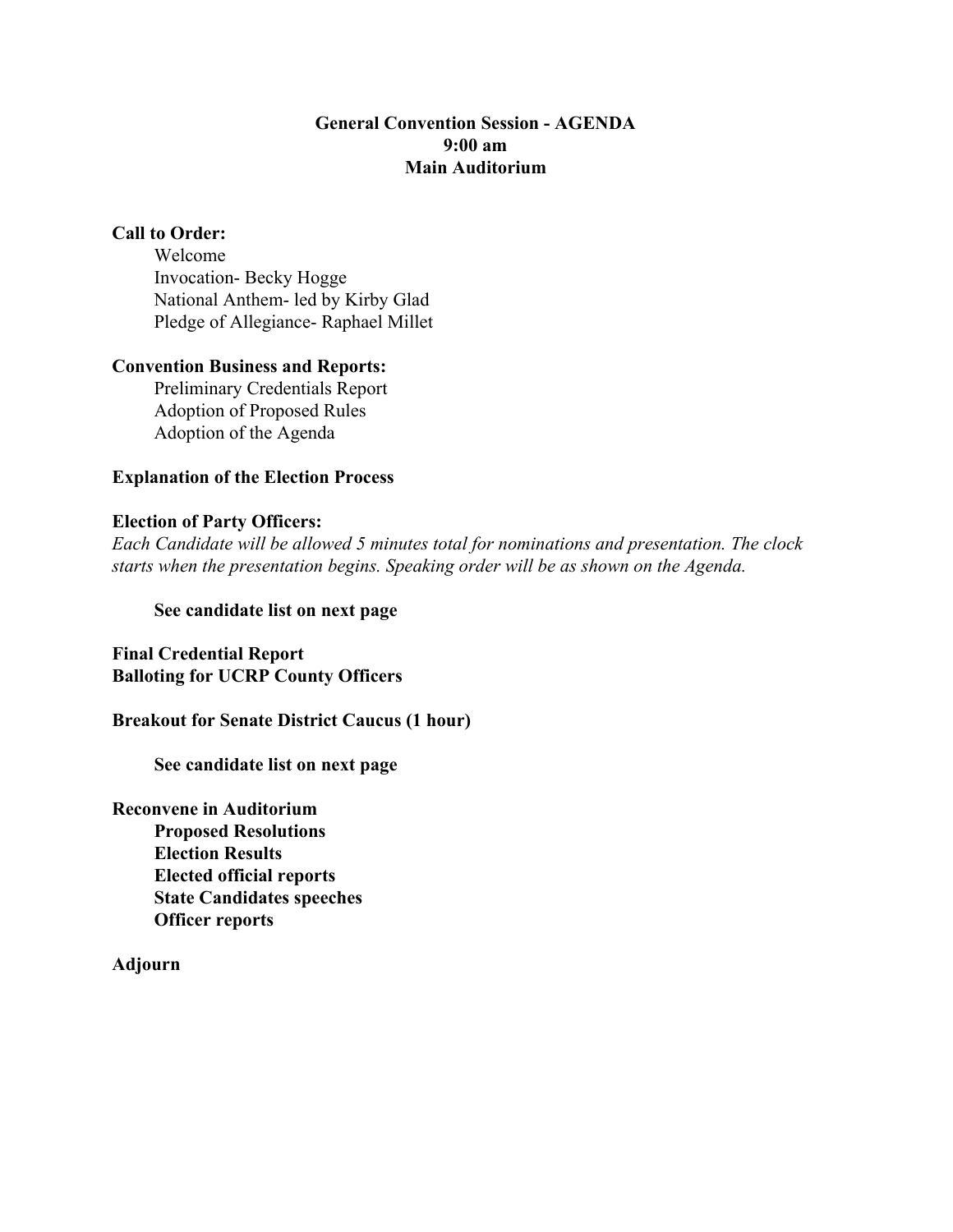# **2019 Organizing Convention Candidates Speaking and Ballot Order**

### **County Leadership**

#### **Chairman**

Stewart Peay Ben Stanley

#### **Vice-Chair**

Travis Hoban Carolina Herrin

#### **State Central Committee**

### **Senate 7**

Doug Welton Gilbert Allis Clark Caras Carl Hollan Carolina Herrin Weldon Hathaway Craig Johnson Kari Malkovich Tom Sakievich Lisa Shepherd

### **Senate 11, 24, 27**

Roger Timmerman Lance Anderson David Bateman Wilford Clyde Lacey Eden Roger Ellis Craig Frank Beth Luthy Rob Ludlow Jon Spencer

**Senate 13** Tom Westmoreland Jake Anderegg Aaron Bullen Christopher Bleak Hannah Bieker Heidi Balderree Skyler Beltran Brad Christofferson Melissa Clark Melissa Gonzalez Leah Hansen Jennifer Lambert Ryan Lambert John Morris David Peterson Anna Standage Don Southworth Mac Sims

#### **Senate 14**

Kraig Thorne Nicki Brammer Alexander Carter Kristen Chevrier Kirby Glad Jeff Hymas John Mulholland Lowell Nelson Amelia Powers David Stewart Tiffany Scherbel

**Secretary** Karen Ellingson John Morris

**Treasurer** Skyler Beltran Brandon Loveland

#### **Senate 15**

Brandon Beckham Lyndon Brittner John English Keri Guinn Nathan Guinn Travis Hoban Brandon Henrie Crystal Hovey Parl Johnson Brandon Loveland Arturo Morales LLan Don Monson Melanie Sorensen

#### **Senate 16**

Maria Thurston Norm Thurston Diane Christensen Brad Daw Shannon Ellsworth Christopher Herrod Patrick Ketchum Michael Melendez Chad Pritchard Kimberlee Pritchard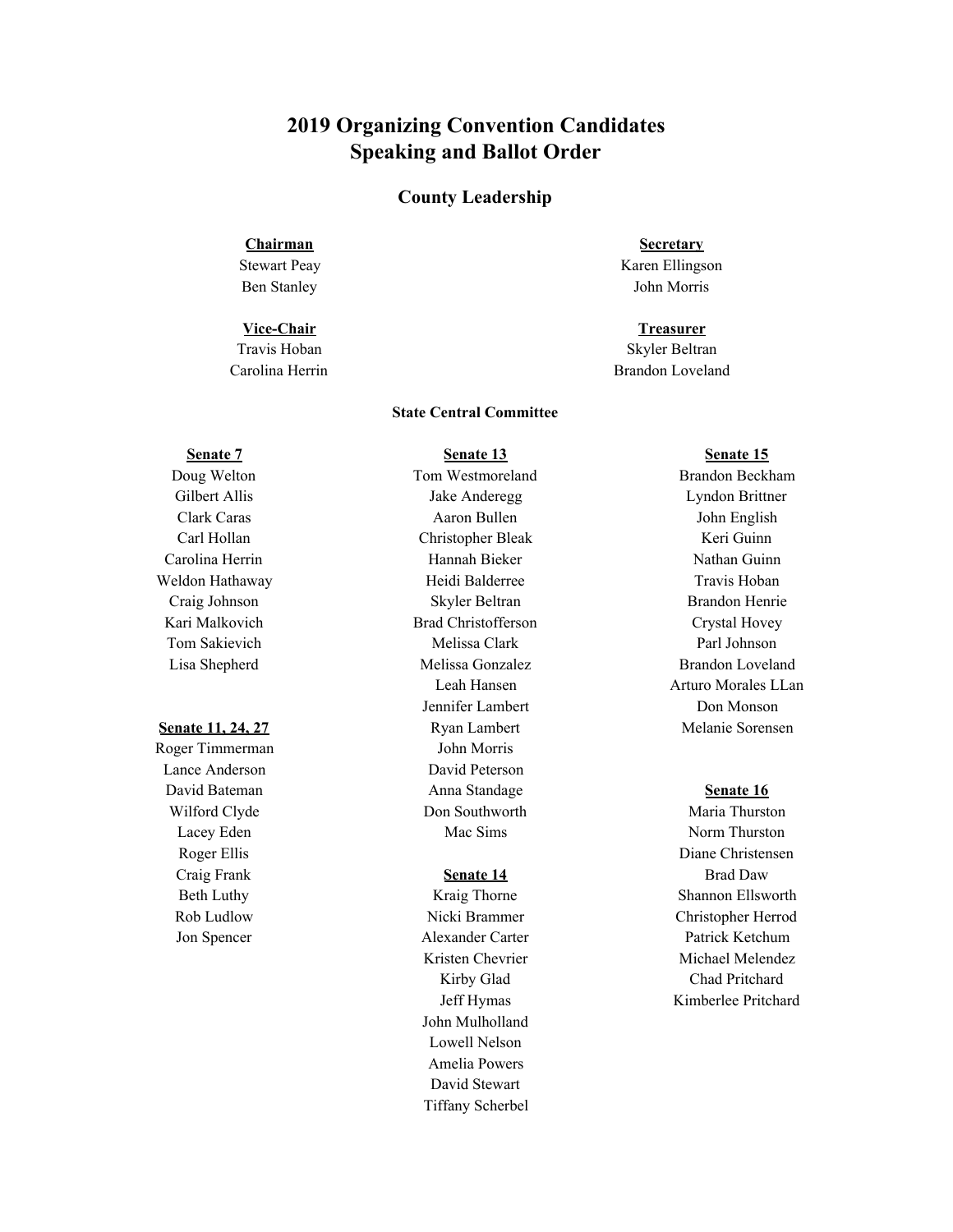# **Major Lincoln Day Dinner Donors 2019**

Thank you for the support!!

# **Event Sponsors**

- KELLER CAPITAL
- LT. GOVERNOR SPENCER COX

# **Silver Sponsors**

- GOVERNOR GARY HERBERT
- CONGRESSMAN JOHN CURTIS
- **SENATOR DANIEL HEMMERT**

# **Bronze Sponsors**

- REP. CORY MALOY
- REP. KAY CHRISTOFFERSON
- REP. BRAD DAW
- REP. KEVEN STRATTON
- REP. BRADY BRAMMER
- SEN. MIKE LEE
- ABBOTT LAW FIRM
- SOUTHWEST REGIONAL COUNCIL OF CARPENTERS
- OREGANO ITALIAN, LLC
- JEFF BURNINGHAM
- INTEGRITY MATTERS
- NORTHSTAR HOME
- BCR POLITICAL, LLC
- ENTRATA
- ALEXANDER'S PRINT ADVANTAGE
- COUNTY CLERK AMELIA POWERS GARDNER & REP. KIM COLEMAN

# **Committee Chairs, County Officers and Elected Officials**

We express a heartfelt thank you to all who volunteered their time to help put this convention together. It takes many hands and a variety of skills to make events like this possible. We're grateful that you were willing to serve.

# **2019 Convention Committee**

Convention Coordinator: Anna Standage Parliamentarian: Carrie Dickson Elections Chair: Curt Bramble Credentials Chair: Nelson Abbott Rules Chair: Josh Daniels Technology Chair: Parl Johnson Technology Team: Brad Haymond

Videographer: Andrew Young Time Keeper: Josh Daniels Program: Heidi Balderree Booths Chair: Ben Summerhalder Registration Chair: Marie Payne Delegate Packets: Heidi Balderree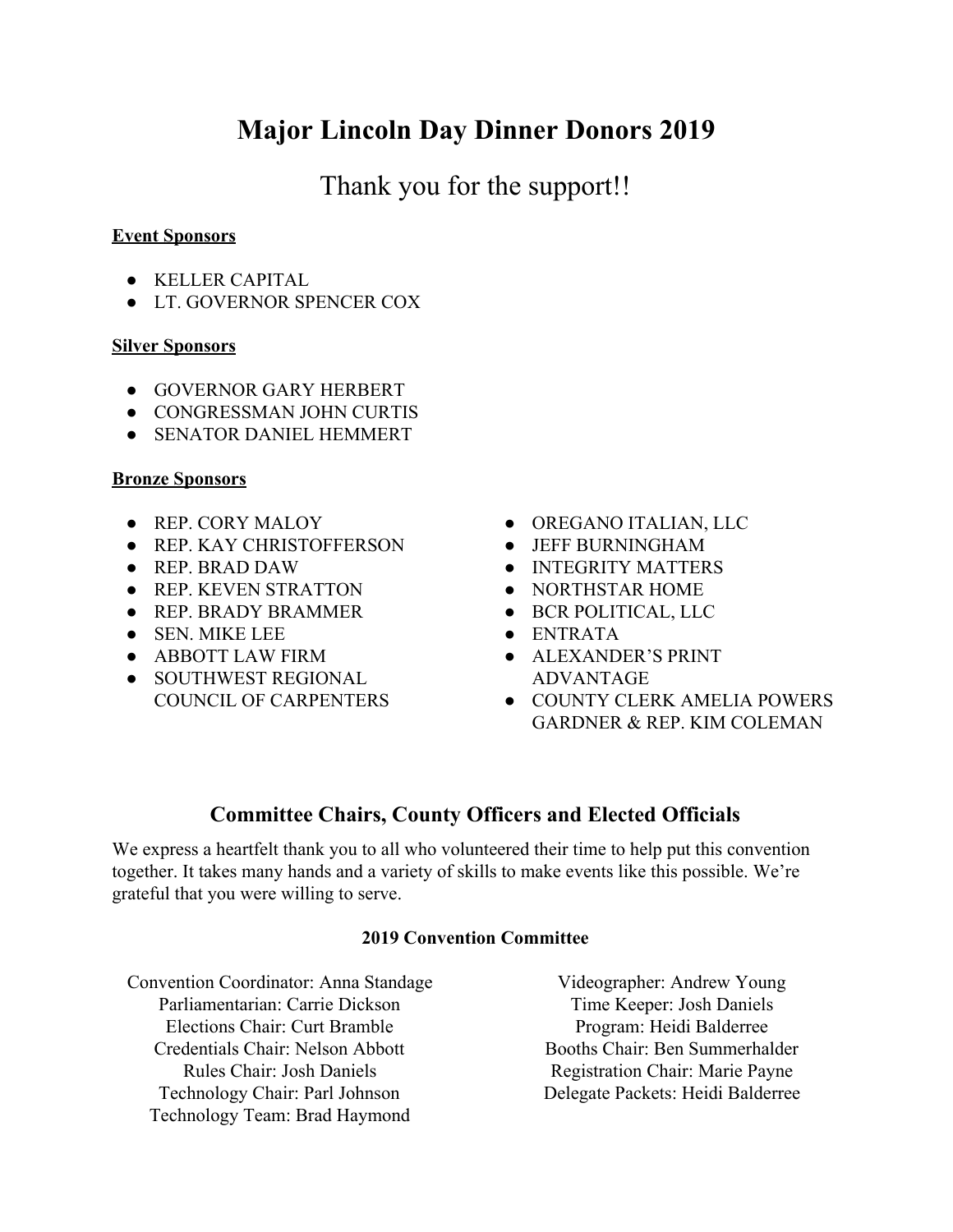### **Utah County Republican Party Officers**

Chair: Rob Craig Vice Chair: Josh Daniels Secretary: Heidi Balderree Treasurer: David Lamb Education Officer: Kirby Glad Finance Officer: Chad Pritchard Volunteers Officer: Anna Standage Technology Officer: Parl Johnson Public Relations & Media: Carolina Herrin

### **State Central Committee Members**

Rob Craig Lowell Nelson Josh Daniels Kraig Thorne Marcus Jessop Kirby Glad Carolina Herrin Kristen Chevrier Scott Ward Nels Beckstrand Roger Timmerman Peggy Burdett K. Beth Luthy Cole Souza Wendi Baggaley Don Monson Heidi Balderree Michael Melendez Leah Hansen Chris Herrod Renee Braddy Norm Thurston

Kari Malkovich Arturo Morales-Llan

## **Legislative District Chairs**

| District 2 Donna Burnham       | District 61 | Parl Johnson    |
|--------------------------------|-------------|-----------------|
| District 6 Roger Timmerman     | District 63 | Leo Lines       |
| District 27 Marianne Henderson | District 64 | BenSummerhalder |
| District 48 Marian Monnahan    | District 65 | Michael Jackson |
| District 56 Allen Simpson      | District 66 | Chad Bunn       |
| District 57 LauraLyn Eberting  | District 67 | Shauna Phelps   |
| District 59 Brandon Loveland   | District 68 | Charles Pipkin  |
| District 60 Nelson Abbott      |             |                 |

# **State Senators**

District 7 Deidre Henderson District 11 Dan McCay District 13 Jacob Anderegg District 14 Daniel Hemmert District 15 Keith Grover District 16 Curt Bramble District 24 Ralph Okerlund District 27 David Hinkins

# **Federal Elected Officials**

United States Senator - Mike Lee United States Senator - Mitt Romney United States Congressman - John Curtis

| istrict 61 | Parl Johnson    |
|------------|-----------------|
| istrict 63 | Leo Lines       |
| istrict 64 | BenSummerhalder |
| istrict 65 | Michael Jackson |
| istrict 66 | Chad Bunn       |
| istrict 67 | Shauna Phelps   |
| istrict 68 | Charles Pipkin  |

### **State Representatives**

District 2 Jefferson Moss District 6 Jacob Anderegg District 27 Brady Brammer District 48 Keven Stratton District 56 Kay Christofferson District 57 Jon Hawkins District 59 Val Peterson District 60 Brad Daw District 61 Marsha Judkins District 63 Adam Robertson District 64 Norm Thurston District 65 Francis Gibson District 66 Mike McKell District 67 Marc Roberts District 68 Merrill Nelson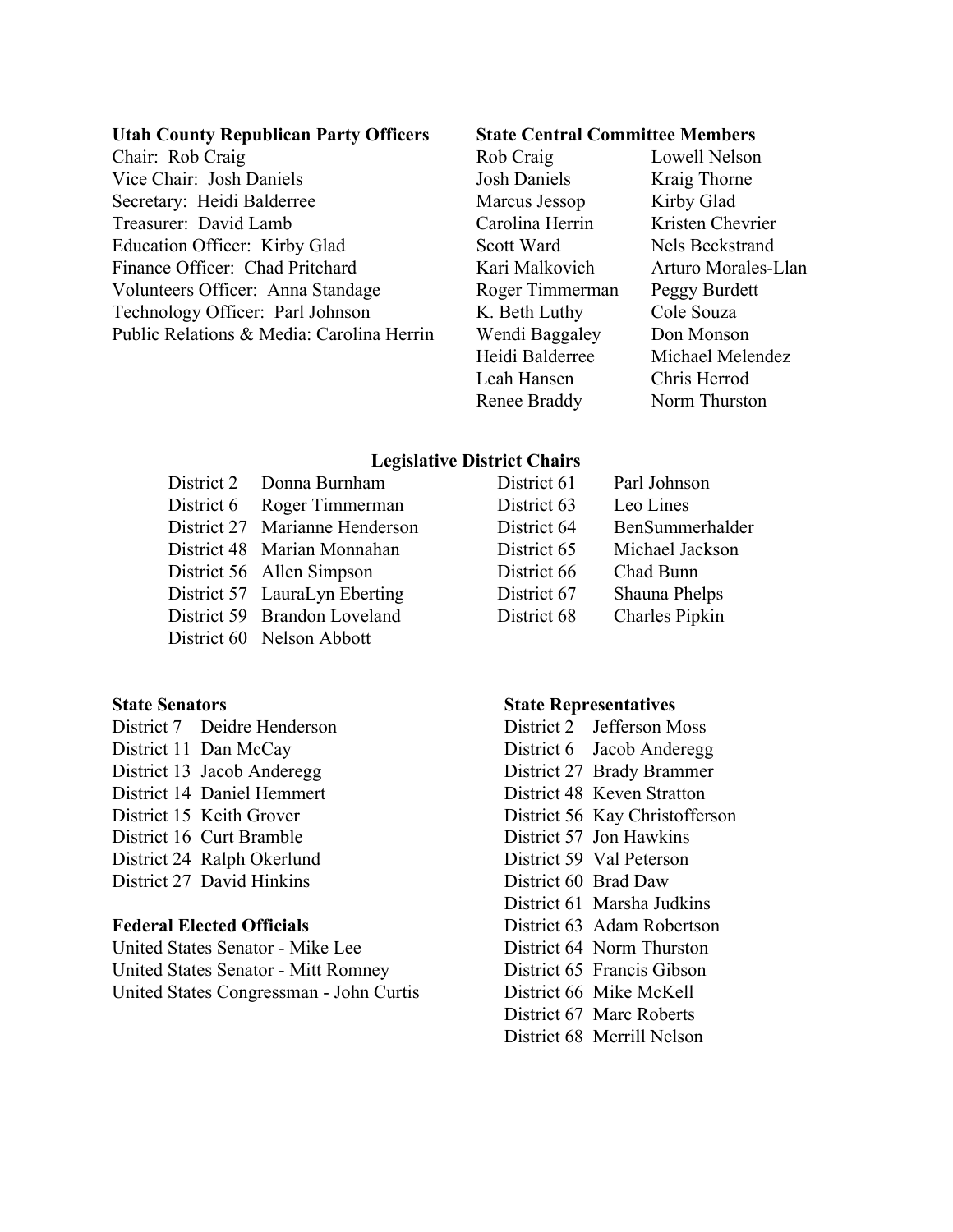## **State Elected Officials**

Governor - Gary Herbert Lt. Governor - Spencer Cox Attorney General - Sean Reyes State Auditor - John Dougall State Treasurer - David Damschen

## **Utah County Elected Officials**

County Commissioner - Bill Lee County Commissioner - Nathan Ivie County Commissioner - Tanner Ainge County Attorney - David Leavitt County Sheriff - Mike Smith County Clerk / Auditor - Amelia Powers Gardner County Treasurer - Kim Jackson County Assessor - Kris Poulson County Recorder - Jeff Smith County Surveyor - Gary Ratcliffe

# **Resolution on Civility, Transparency & Attendance for County Party Officers & SCC Reps**

Be it Resolved, That this Convention of the Utah County Republican Party thanks all those who will devote the time and expense to represent our county as party officers and State Central Committee representatives, and

Be it Resolved, That this Convention asks our county party officers and representatives to be guided by these standards in their party service:

To give first priority to the main purposes of our party - to nominate and support Republican candidates and to promote our platform principles,

To study and prepare for meetings and the issues being discussed,

To attend meetings and perform their duties when possible, or to resign and be replaced, so that Utah County and each district can be fully represented,

To study the county and state party Bylaws and the basics of Robert's Rules and to support compliance with them,

To avoid using technicalities or violations of the rules to force unreasonable or divisive actions,

To use proper decorum in party meetings and when speaking or writing about other Republicans in public and social media,

To communicate openly with party colleagues in office, avoiding rumors and factions, and to look for common ground and solutions,

To solicit and be open to the views of county party members about issues they will decide, and To help make county party and SCC actions and their participation transparent and accessible to county party members.

Submitted by, John Mulholland - American Fork 435-881-6776